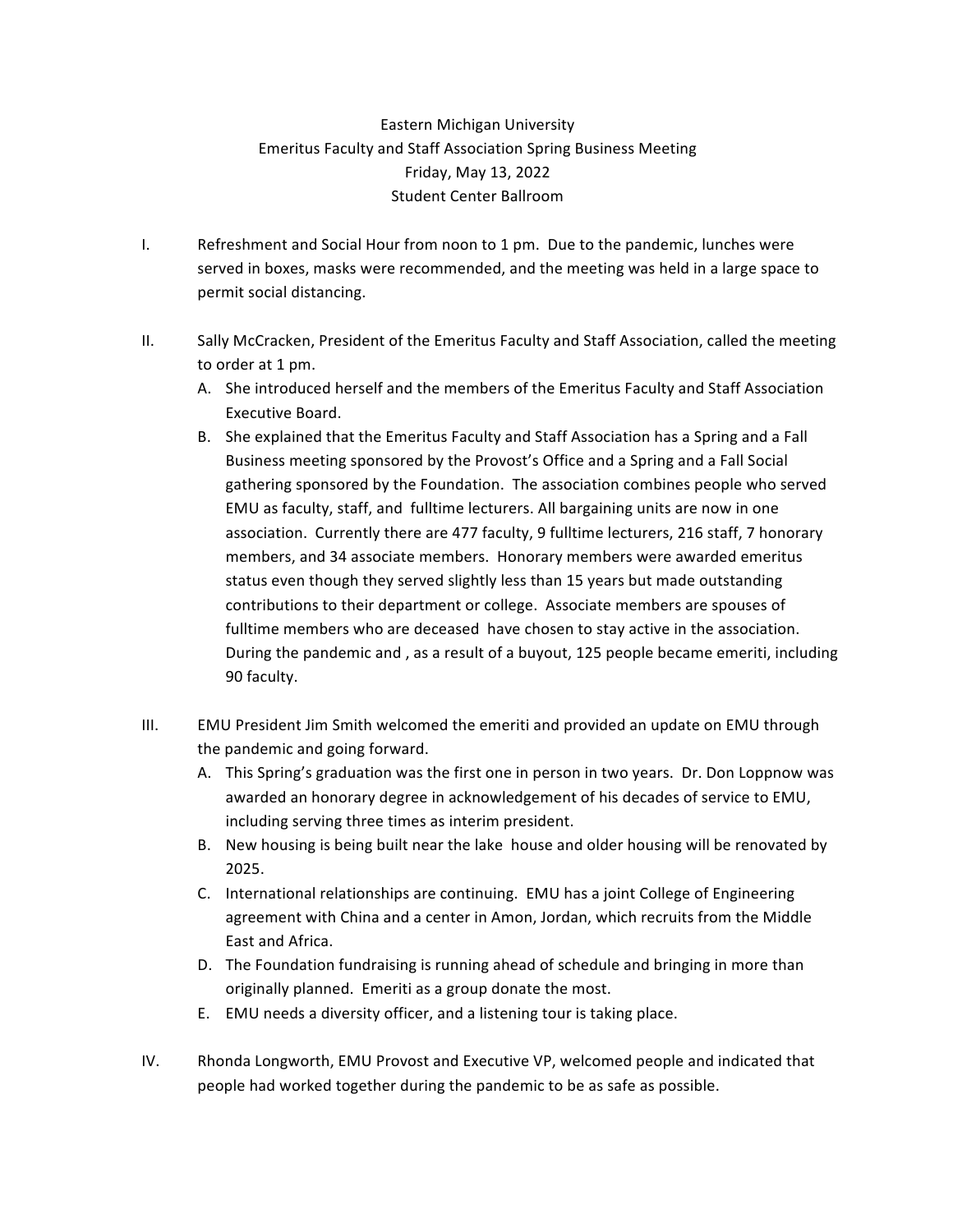- A. More effort has been going into supporting students with success coaches, tutors, etc. Students in their first two years of college have not had a typical college experience, and for incoming students the last two years also were atypical. As a result faculty are called upon to engage in positive problem solving.
- B. Soon EMU will celebrate its 175<sup>th</sup> anniversary. Roosevelt Hall will be honored. It was a public high school in which student teachers learned their craft.
- C. Engineering technology, quantitative epidemiology, and education are growing in student numbers. Esports is more popular than all sports combined, and a program is being launched in the Fall which permits competition with other teams in the Midwest.
- D. The federal intervention during the pandemic to support higher education has been very helpful. The entering class will be slightly larger again, just as last year, but the overall enrollment still is lower; however this was planned for in the proposed budget.
- E. To honor the many new emeriti, at the end of the Summer, the Provost's Office and the Foundation together will sponsor an event to honor them.
- V. Sally McCracken pointed people to a listing on each table of all who became emeriti during the pandemic and buyout, and all new emeriti present were asked to stand and be recognized.
- VI. Old Business
	- A. Oral History Opportunity. Sally McCracken indicated that EMU archives is interviewing people and urged participation.
	- B. Sally McCracken also indicated that the Emeritus Website has much useful information; it's www.emich.edu/emeritus.
- VII. New Business
	- A. Recognition of Exemplary Service. David Geherin has served on the Executive Board and contributed to the association for many years. He is stepping down, and his contributions are gratefully acknowledged. He was presented with a plaque.
	- B. Election for membership on the Emeritus Faculty and Staff Executive Board led to the unanimous election for another three years of Greg Peoples and Barbara Scheffer, and Glenna Frank-Miller as the new person on the board.
	- C. Sally McCracken asked whether people prefer a boxed lunch or a buffet at the Spring Social. Going through the buffet line, people would be required to be masked. People voted for the buffet.
- VIII. Remembrances. Sally McCracken called attention to the list on each table of people who have died during the pandemic.
- IX. Program: "Know Your emeritus Benefits"
	- A. David Davis, Administrative Office Manager LAZ ParkEMU, indicated that the card for gates stays active, but cars need to be registered every year during the latter half of the summer for registration valid from September to September. Sally McCracken